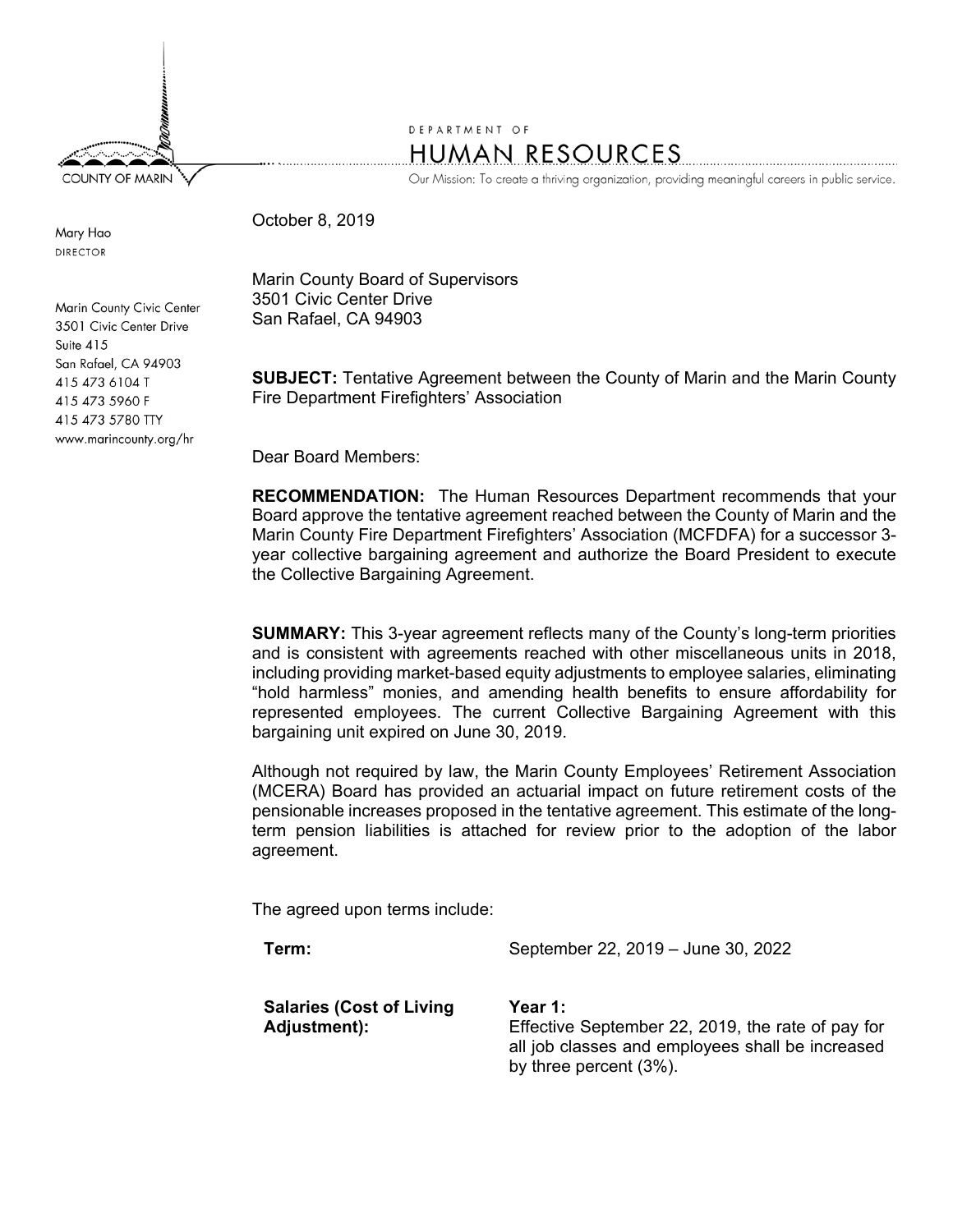|                                                         | Year 2:<br>Effective the first full pay period of July 2020, the<br>rate of pay for all classes and employees shall be<br>increased by two and one-half percent (2.5%).                                                                                                                                                                          |
|---------------------------------------------------------|--------------------------------------------------------------------------------------------------------------------------------------------------------------------------------------------------------------------------------------------------------------------------------------------------------------------------------------------------|
|                                                         | Year 3:<br>Effective the first full pay period of July 2021, the<br>rate of pay for all classes and employees shall be<br>increased by three percent (3.0%).                                                                                                                                                                                     |
| Equity:                                                 | Year 1:<br>Effective September 22, 2019, the rate of pay for<br>all represented classifications shall be increased<br>by one percent $(1.0\%)$ .                                                                                                                                                                                                 |
|                                                         | Effective September 22, 2019, the rate of pay for<br>the Firefighter - Seasonal classification shall be<br>increased by ten percent (10.0%).                                                                                                                                                                                                     |
|                                                         | Year 2:<br>Effective the first full pay period of July 2020, the<br>rate of pay for all represented classifications shall<br>be increased by one-half percent (0.5%).                                                                                                                                                                            |
|                                                         | Year 3:<br>Effective the first full pay period of July 2021, the<br>rate of pay for all represented classifications shall<br>be increased by one-half percent (0.5%).                                                                                                                                                                            |
| <b>Wage Adjustment for</b><br><b>Holiday Reduction:</b> | Effective the pay period beginning September 22,<br>2019, the rate of pay for represented employees<br>in the job classes listed below will be increased by<br>an additional 4.84% in consideration for reducing<br>holiday pay from one duty day's pay to twelve (12)<br>hours for each holiday to which represented<br>employees are entitled: |
|                                                         | Fire Captain<br><b>Fire Crew Superintendent</b><br><b>Fire Dispatcher</b><br><b>Fire Engineer</b><br>Fire Engineer/Paramedic<br><b>Fire Fighter</b><br><b>Fire Fighter Paramedic</b><br><b>Fire Heavy Equipment Operator</b>                                                                                                                     |

Senior Fire Captain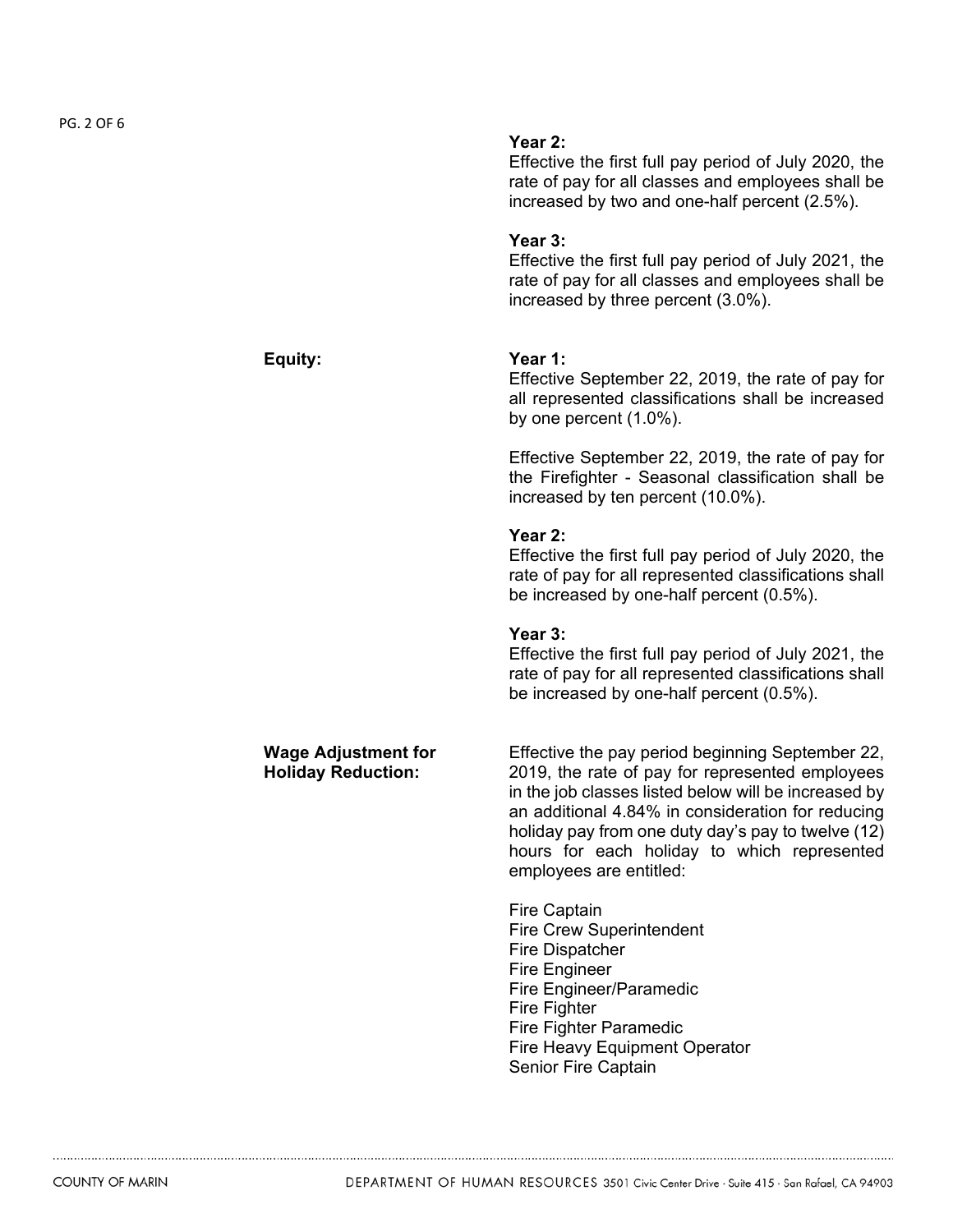| <b>Compensation for Holidays</b><br>for Regular Hire<br><b>Suppression and Medical</b><br><b>Employees:</b> | Effective the pay period beginning September 22,<br>2019, represented regular hire suppression and<br>medical employees will receive twelve (12) hours'<br>pay at a straight time rate for each holiday listed<br>to which represented employees are entitled,<br>payable in the pay period in which the holiday<br>occurs.                                               |  |  |  |  |  |  |
|-------------------------------------------------------------------------------------------------------------|---------------------------------------------------------------------------------------------------------------------------------------------------------------------------------------------------------------------------------------------------------------------------------------------------------------------------------------------------------------------------|--|--|--|--|--|--|
| <b>Computation of Overtime:</b>                                                                             | <b>Fire Suppression Employees:</b><br>Overtime is time worked beyond 182 hours within<br>the 24-day work period. The regular rate of pay for<br>compensation<br>overtime<br>for<br>suppression<br>employees shall be based on hours regularly<br>scheduled in a 24-day work period.                                                                                       |  |  |  |  |  |  |
|                                                                                                             | Example:                                                                                                                                                                                                                                                                                                                                                                  |  |  |  |  |  |  |
|                                                                                                             | (Hours scheduled in 24-day work period x hourly<br>rate) + any other eligible renumerations received<br>in the work period                                                                                                                                                                                                                                                |  |  |  |  |  |  |
|                                                                                                             | Hours scheduled in 24-day work period                                                                                                                                                                                                                                                                                                                                     |  |  |  |  |  |  |
|                                                                                                             | <b>Employees</b><br><b>Fire</b><br>40-Hour<br><b>Except</b><br>for<br><b>Dispatchers:</b><br>Overtime is time worked beyond the eight (8) hour<br>duty day; or the forty (40) duty week, whichever is<br>longer. The regular rate of pay for overtime<br>compensation for suppression employees shall be<br>based on hours regularly scheduled in a 7-day<br>work period. |  |  |  |  |  |  |
|                                                                                                             | Example:                                                                                                                                                                                                                                                                                                                                                                  |  |  |  |  |  |  |
|                                                                                                             | (Hours scheduled in 7-day work period x hourly<br>rate) + any other eligible renumerations received<br>in the work period                                                                                                                                                                                                                                                 |  |  |  |  |  |  |
|                                                                                                             | Hours scheduled in 7-day work period                                                                                                                                                                                                                                                                                                                                      |  |  |  |  |  |  |
| <b>Health Benefits:</b>                                                                                     | County will freeze the employee-only<br>The<br>biweekly fringe adjustment.                                                                                                                                                                                                                                                                                                |  |  |  |  |  |  |
|                                                                                                             | Effective December 2019, December 2020, and<br>December 2021, in the pay period in which there<br>will be an increase in health insurance premiums,<br>the County will increase the bi-weekly fringe                                                                                                                                                                      |  |  |  |  |  |  |

benefit package in an amount equivalent to zero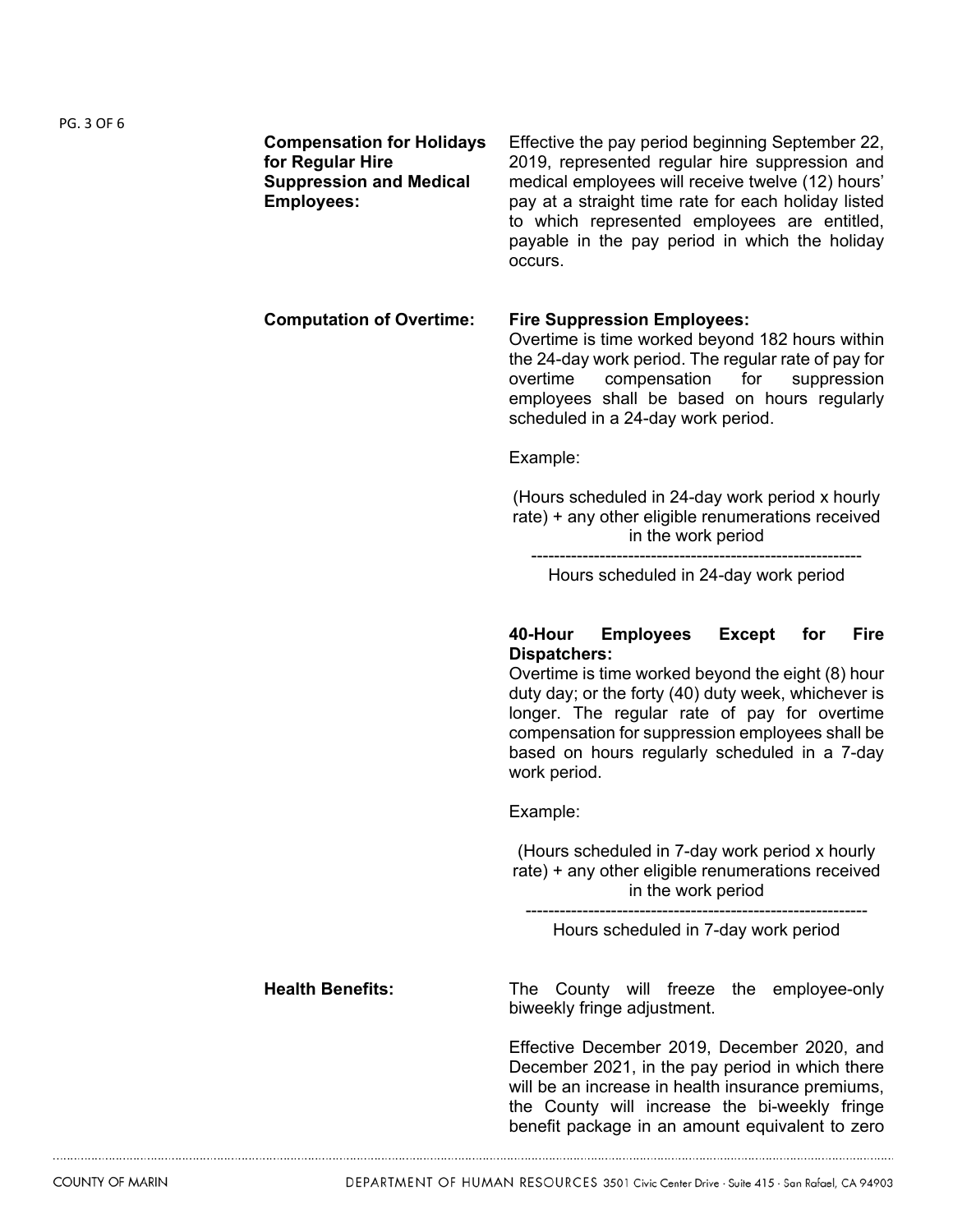to five percent (0% to 5.0%) based on the Kaiser Silver premium increase (or the premium increase to the County's lowest cost HMO at that time) to benefited employees at the employee plus one (1) and employee plus family benefit levels. The County will increase the salary threshold for fringe differentiation from \$70,000 to \$74,000 for plan year beginning January 2020. **Cash Back:** Effective September 22, 2019, eligible represented employees who enroll in County health benefits may receive up to \$100 of any unused fringe monies ("cash back"). Employees who are hired on or after September 22, 2019 and/or employees who do not receive cash back as of September 22, 2019 are ineligible to receive cash back. **Hold Harmless:** Effective the last full pay period before the expiration of the 2019-2022 agreement, the County will eliminate Hold Harmless monies for all represented employees. Represented employees who receive Hold Harmless monies greater than or equal to \$100.00 per pay period as of the last full pay period in fiscal year 2021-2022, will receive a one-time non-pensionable payment equivalent to 52 pay periods of each employee's respective Hold Harmless monies. **Uniforms:** Effective September 22, 2019, the County will provide four (4) pairs of single layer pants to all safety sensitive fire line employees. **Miscellaneous: Temporary Promotions:**  Employees who are temporarily promoted, in excess of 7 shifts, to assume the duties of a position in a higher classification will be paid for all hours in paid status at the rate that is closest to, but not less than five percent (5%) above his or her base hourly rate in the classification in which he/she holds regular status at the time he/she is temporarily promoted. Employees in a temporary promotional status will retain the full-time work schedule of his/her underlying classification. An employee's eligibility for overtime and leave accrual shall be pursuant to his/her regular

classification.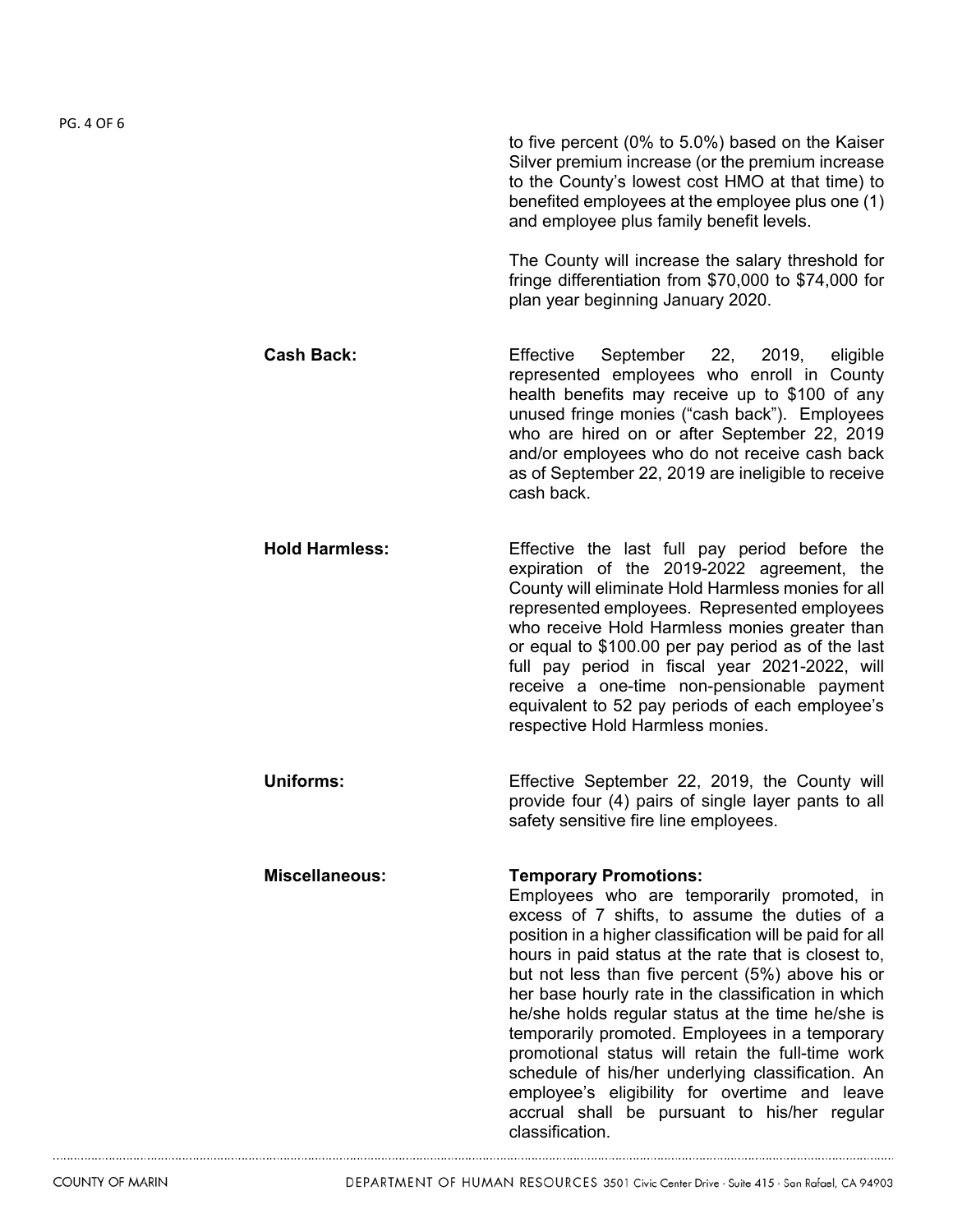## **Temporary Special Assignment Pay:**

An employee who is working on a temporary special assignment shall receive a five percent (5%) differential for hours worked on the special assignment.

## **New Employee Orientation/Union Dues/Agency Fees:**

The County shall provide the Union written notice of county-wide new employee orientations, remit union dues and remove reference to agency shop fees in accordance with applicable state and federal laws.

## **Reassignment:**

The Chief will post notices of vacancies for 1 week to provide employees the opportunity to request reassignment. The Chief will make a decision within five (5) days of the vacancy close date. In addition, during the term of the 2019-2022 Agreement, the County may reopen the contract one time on the sole subject of station rotation if there is a recommendation to increase staffing.

# **CBA Clean-Up:**

The parties also agreed to several clean up items, including deleting outdated language; deleting a sideletter regarding survey comparators; and incorporating issues previously agreed to during the reopener to address impacts of the modifications that are required for the County to implement its new Enterprise Resource Planning system (i.e., the ATOM project), including changing how seniority will be calculated and changing from hours to months of service associated with each level of vacation accrual.

**FISCAL IMPACT:** These salary and benefit adjustments will result in incremental cost increases of \$1,037,819 in FY 2019-20, \$517,112 in FY 2020-21, and \$664,719 in FY 2021-22. The ongoing increase to the baseline budget would be 13.3% percent of pay over the three-year term with a cumulative ongoing baseline increase of \$2,219,650. There will be a one-time savings to the County of approximately \$210,000 as a result of the September 22<sup>nd</sup> effective date. The elimination of hold harmless payments is expected to have a one-time cost of approximately \$57,430, which will be offset by ongoing annual savings of approximately \$41,730. Please see the attached costing summary which identifies a more detailed fiscal impact of the proposal. Funds have been allocated by the County Administrator's Office in departmental budgets for the proposed adjustments.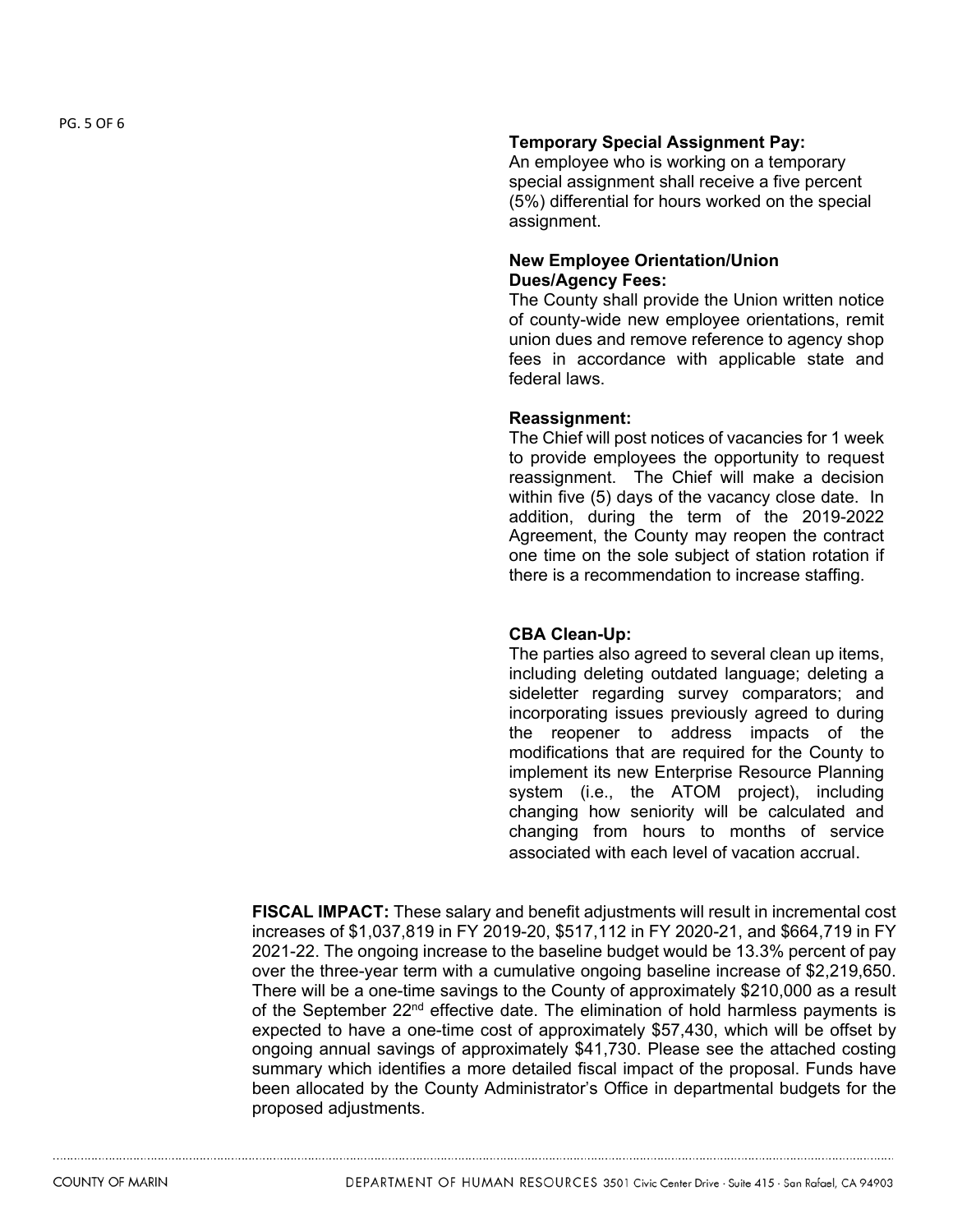#### PG. 6 OF 6

## **REVIEWED BY:**

[ X ] County Administrator [ ] Department of Finance [ X ] County Counsel [ X ] Human Resources

Please let me know if you have any questions or concerns.

Respectfully submitted,

Mary Hao

Director of Human Resources

- cc: Matthew Hymel, County Administrator Angela Nicholson, Assistant County Administrator, CAO Roy Given, Director of Finance Jeff Wickman, Retirement Administrator, MCERA
- Attachments: Costing Summary MCERA Analysis of pension liability impacts